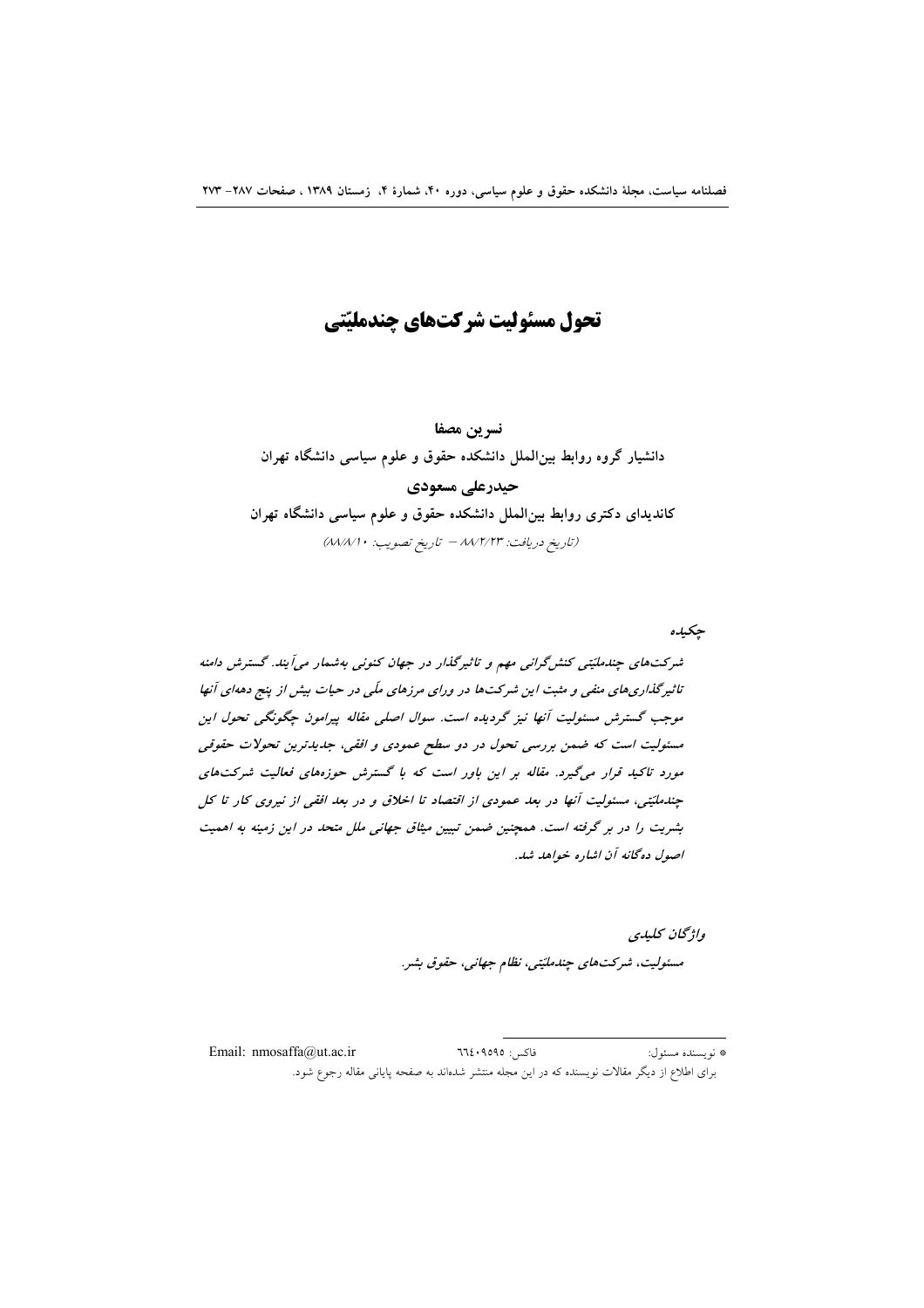#### مقدمه

امروزه اقدامات شرکتهای چندملیّتی در سطح جهانی همانند اقدامات دولتها از تاثیرگـذاری فراوان برخوردار شده است. شرکتها میتوانند قدرت و نفوذ بیشتر بر افراد و دولتها داشته باشند؛ بهگونهای که سرمایه در گردش برخی از این شرکتها از درآمد بـسیاری از کـشورهای ضعیف جهان بیشتر است. نفوذ و تاثیر گذاری این شرکتها از چنان گستره و دامنـهی وسـیعی برخوردار شده است که تمام جوانب زندگی انسانها را در بر می گیرد. بازار نئـوليبرال جهـانی بستری مناسب را برای قدرتِنمایی شرکتهای چندملیّتی به عنوان کـنش گرانـی مـوثر و غیـر قابل انکار فراهم کرده است تا کالاها و خدمات متنوع مورد نیاز و رو به فزونی انسانها را در اختیار آنها قرار دهند. امروزه تنوع فعالیت و حوزه تاثیرگذاری شرکتهای چندملیّتی بهگونهای است که نمی توان آنها را بازیگران اقتصادی صرف دانست که بدون دخالت و دستانـدازی بـه سایر حوزههای حیات بشری به خدمات رسانی مفید به انسانها مشغول اند. واقعیت ایـن اسـت که در جهان سرمایهداری کنونی شرکتهای چندملیّتی موتور محرکه اقتصاد و جامعه بـهشـمار می آیند و بخشی قابل توجه از منابع مادی و انسانی جامعه را در خـدمت منـافع تجـاری خـود قرار دادهاند. على رغم اين تاثيرگذاري فوق|لعاده، اين شركتها اصولاً حامي مقـرراتزدايـي، از بین رفتن و یا حداقل کمرنگشدن مرزهـا و گــشودگی کامـل جامعــه بـرای پــذیرش نقــش مطلقالعنـان آنهـا در جامعــه هـستند. همـين ماهيـت افسارگـسيخته و مرزشـكن فعاليـت ايـن شرکتهاست که از همان ابتدا موجبات اعتراض و نارضـایتی جنـبش هـای کـارگری، زیـست محیطی، حقوق بشری وغیره را فراهم کرد و تلاش برای مهار و کنترل اقدامات این شـرکتهـا و تعیین و تصریح مسئولیت آنها در مقابل گروههای مختلف ذی نفوذ را رفته رفته به دغدغــهای جهانی بدل ساخت. سوال اصلی این مقاله این است که مـسئولیت شـرکتهـای چنـدملیّتی در طول تاریخ فعالیت آنها دچار چه تحول و دگرگونی شده و در بستر ایـن تحـول مفهـومی چـه اقدامات عملی برای تنظیم فعالیت آنها در گسترهٔ جهانی انجام شده است. به این منظور تحـول عمودي و افقي مسئوليت شركتهاي چندمليّتي در دو بخش بررسي مي شود.

# گسترش عمودی مسئولیت از اقتصاد تا اخلاق

شرکتهای چندملیّتی در گذشته صرفا کنشگرانی اقتصادی بودند که اصولاً با مواد خام، بــازار مصرف و نیروی کار سر و کار داشتند. اما امـروزه دامنـه فعالیـت ایـن شـرکتهـا بـهگونـهای گسترش یافته که دیگر نمی توان حوزه تاثیرگذاری آنها را به اقتصاد محـدود دانـست و آنهـا را صرفاً بازیگران اقتصادی نامید. ورود این شرکتها به عرصههای متنـوع اجتمـاعی، فرهنگــی و زیستمحیطی و در نتیجه تبعات و پیامدهای فعالیت آنها برای محیط زیست، جامعـه و افــراد، ضرورت بررسی مسئولیت آنها را به موازات این گسترش دامنه نفوذ ایجـاب مـی کنـد. تحـول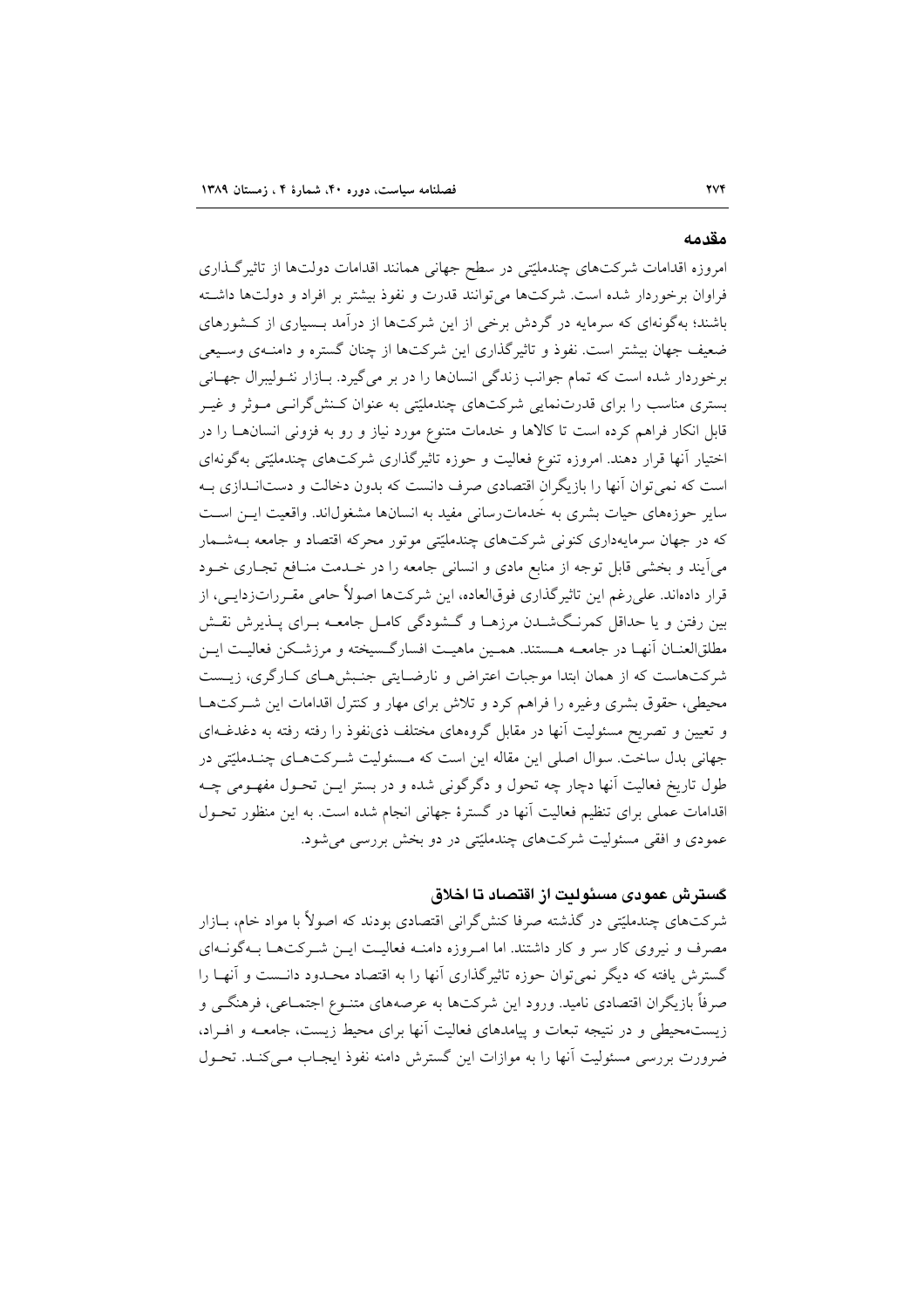عمودی مسئولیت شرکتها به این معناست که به موازات تاثیر گذاری شرکتهای چندملیّتی بر ابعاد مختلف حيات اجتماعي و فردي انسانها، مسئوليت أنها متناسب بـا ايــن ابعـاد گونـاگون گسترش یافته است که در ادامه مقاله این تحول بررسی می شود.

### مسئولىت اقتصادى

مسئولیت اقتصادی شرکتهای چندملیّتی به این معناست که مبنای واقعی فعالیت شـرکتهـای چندملیّتی فارغ از هر نوع دغدغه غیراقتصادی، سـوداَوری و فـروش هـر چـه بیــشتر کالاهــا و خدمات تولیدی آنهاست. به عبارت دیگر، منطق اقتـصادی اسـت کـه راهبردهـا و برنامـههـای سالانه این شرکتها را دیکته می کند. میلتون فریدمن اقتصاددانان نئولیبرال معتقد است: «یک و تنها یک مسئولیت اجتماعی برای اقتصاد وجود دارد و آن بهرهبرداری از منابع و حداکثرسازی سود در یک رقابت باز و آزاد و فارغ از فریب و کلاهبرداری است، Desjardins and McCall) (4-11 :1990. به عبارت ديگر، نقش اقتصاد در جامعه توليد ثروت و افزايش سطح اشتغال است و نه چیز دیگر. از این منظر هرچه سرمایهگذاری خـارجی شـرکتهـای چنـدملیّتی در جامعـه بيشتر شود، سطح رفاه اقتصادي مردم أن جامعه افزايش مـيLيابـــ (Meyer and Stefanova 2001) (4-502 و اين شركتها مسئوليتي غير از اين ندارند. در چنين حالتي حتى اگر سـهامداران ايـن شرکتها دغدغههای غیراقتصادی داشته باشند صرفا بـه ایـن علـت اسـت کـه فکـر مـیکننـد بهرهوری و سودآوری بلندمدت شرکت در گرو توجه هرچند اندک به مسئولیتهای اجتمـاعی در سیاستگذاریهای کلان آنهاست (8-12 :Friedman 1990). بــه عبــارت دیگــر مبنــای رفتــار شرکتهـا همچنــان منطــق ســوداَوري بيــشتر اَنهاســت. ايــن منطــق اقتــصادي حتــي در ايــده «هماهنگسازی» (Harmonization) قوانین ناظر بر فعالیت شرکتهای چنـدملیّتی در کـشورهای مختلف که توسط بگاواتی (Bhagwati) ارائه شده است نیز به چشم می خـورد. منطـق اقتـصادی نهفته در پس این مفهوم آن است که به دلیل وجود حوزههـای مختلـف صـلاحیت در جهـان، مکانیزم بازار نمیتواند استانداردهای اقتصادی هماهنگ در همه مناطق به وجود آورد. بنابراین، هماهنگسازی هنجاری از بالا به پائین از کاهش یکجانبـه سـطح اسـتانداردهای داخلـی و در نتیجه کسب سود و تحمیل ضرر به دیگر کشورها جلـوگیری مـیکنـد Meyer and Stefanova) (5-6 :1999. این برداشت تا اواسط دهه ۷۰ میلادی حکمفرما بود و پس از آن رفته رفتــه تغییــر ىافت. `

<sup>۔&</sup>lt;br>اخیرا حتی سازمانہای اقتصادی جھانی مثل سازمان تجارت جھانی نیز دغدغهہای حقـوق بــشری را مـورد توجــه قـرار -دادهاند. بنگ بد به: (Dommen 2002).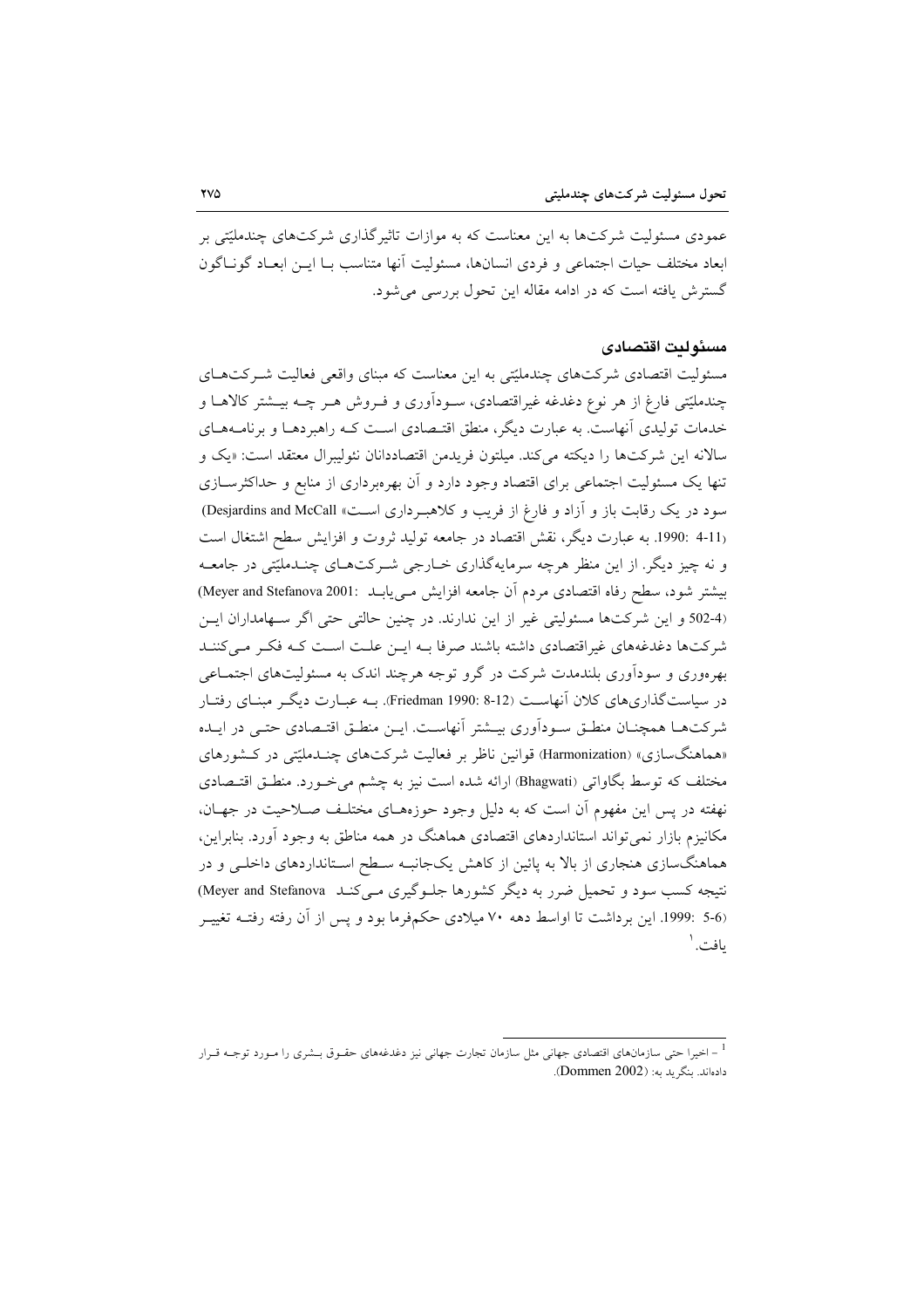#### مسئولت احتماعي

سال ۱۹۷۴ نقطه آغاز تحول در مفهوم مسئولیت اجتماعی شرکتهای چندملیّتی و گـذار از مسئولیتِ صرفِ اقتصادی است. در این سال، *کمیسیون ملل متحد در ارتبـاط بـا شــرکت*هــ*ای فراملّبی (*UN Commission on Transnational Corporations) تحت فسشار کسشورهای در حسال توسعه به عنوان ارائهکنندگان طرح نظام نوین بین|لملل قـدمهـای نخـستین را در جهـت مهـار قدرت مخرَّب و افسارگسیخته این شرکت ها برداشت (نگاه کنید به: O'Brien and Willliams 2004: 457 :191; Ratner 2002). استدلال تدوين كنندگان اين ضوابط و مقررات اين بود كه يك شركت چندملیّتی جدای از منافع و مزایایی که ممکن است برای افراد جامعــه داشــته باشــد، معایـب و مضّار جانبی برای نیروی کار و محیط پیرامونی خود نیز به همراه دارد. از ایــن(و بایــد ضــوابط مدون کاریای وجود داشته باشد که این آثار مخرّب را به حداقل برساند. بخشی از این ضوابط پیش از این در چارچوب آئینiامههای سازمان بین|لمللی کار، تدوین شده بود و بخـشی دیگـر نیاز به تدوین داشت. امروزه شکل تکامل یافته و البته همچنــان نــاقص ایــن ضــوابط در *میثــاق جهانی ملل متحد متبلور است ک*ه در بخشهای بعـدی بـه اّن خـواهیم پرداخـت. بنـابراین، مسئولیت اجتماعی شرکتهای چندملیّتی را چه به عنوان «مشارکت در توسعه پایدار جوامـع و افزایش فواید و کاهش مضرَّات أنها» تعریف کنیم، چه أن را «وظیفه پاسخگویی یک شرکت در قبال تمام سهامداراناش» بدانیم باید گفت که مسئولیت اجتماعی شرکتها به این معناست ک «یک بنگاه اقتصادی به عنوان عضوی از جامعه بر اساس اخلاق و تعهدات قانونی خـود عمـل كرده و هرگونه تاثير منفي ناشـي از اقـدامات خـود را بـر محـيط زيـست، جامعـه و بهداشـت انسانها كاهش دهد» (Zerk 2006: 15-32). شركتها نيز نسبت به اهميت مـسئوليت اجتمـاعي خود واقف شدهانـد؛ بـهطـوريكـه حـدود ١٠٠٠٠٠ صـفحه وب در تارنمـاهـاي اختـصاصي شركتهاي چندمليّتي به موضوع مسئوليت اجتماعي آنها اختصاص يافته است (Ruggie 2004). مسئولیت زیستمحیطی شرکتها را به دلیل اهمیت آن بهطور جداگانه در بخش بعدی بررسی مې شو د.

### مسئوليت زيستمحيطى

فجایع زیست.محیطی ناشی از فعالیت شرکتهای چندملیّتی از جمله اقدامات مخـرّب شــرکت يونيون كربيد در بويال هند، تاسيـسات صـنعتي شـمال مكزيـك (Maquiladora) و الـسالوادور، کارگاههای شرکت نـایکی در انـدونزی و پاکـستان و کارخانـههـای شـرکت وال مـارت در هندوراس (Monshipouri et. al. 2003:975) که در آنها صدها هزار نفر از مردم بومی جـان خــود را از دست داده و یا دچار انواع صدمات جسمی و روحی شدند، از اواسط دهـه ۸۰ میلادی این آگاهی را نزد افکار عمومی جهان ایجاد کرد که شرکتهای چندملیّتی در پس ظاهر شکیل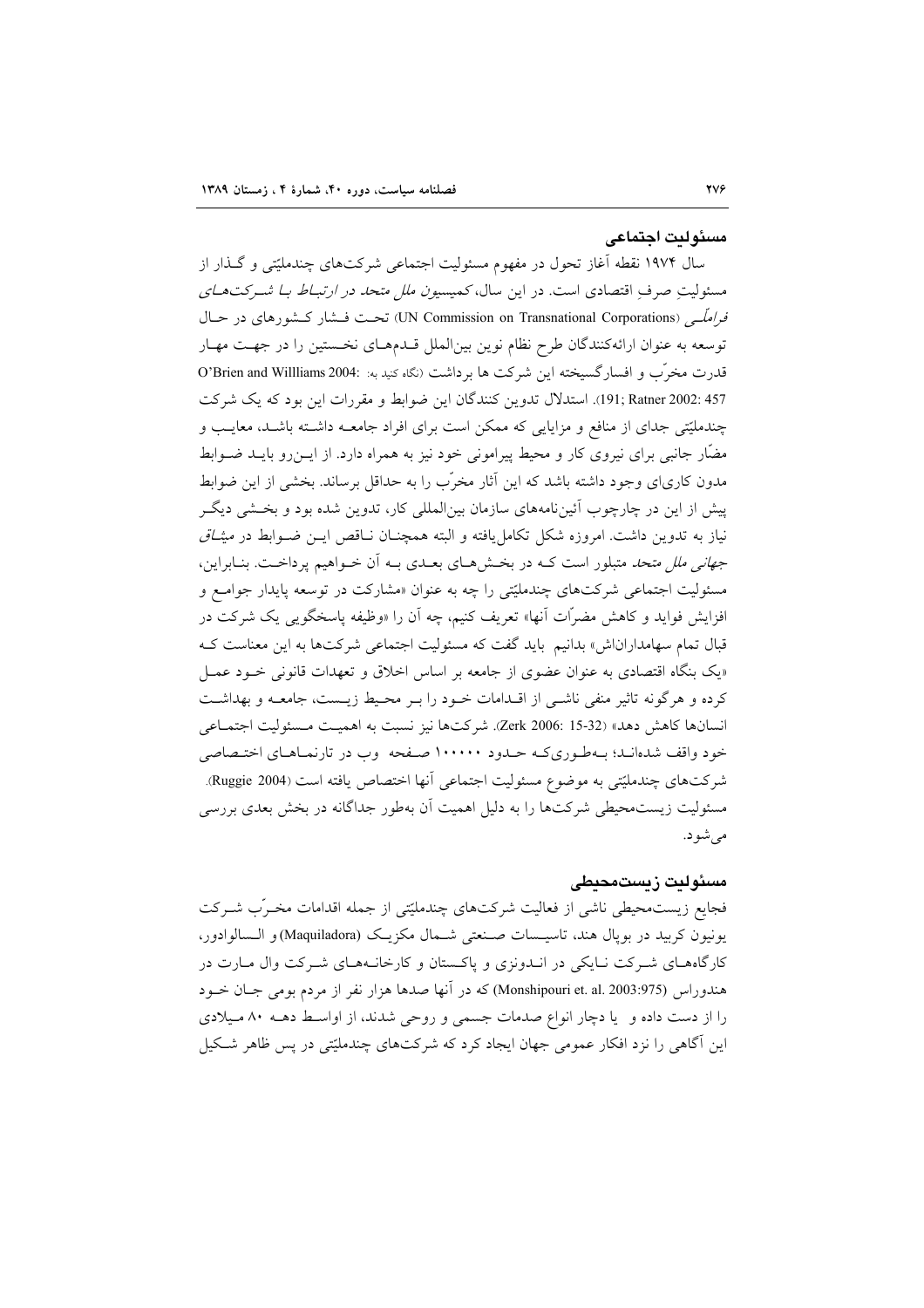خود، فجایع زیست،محیطی جبرانناپذیر را رقم میزنند که در صورت عدم جلـوگیری و مهـار، ممکن است به نابودی کلِّ زمین منجر شود. بهطور مشخص پس از اولین فاجعه زیستمحیطی ناشی از فعالیت شرکتهای چندملیّتی در بویال هند در سال ۱۹۸۴ (برای بررسی مفـصل فاجعـه بویـال بنكريد به: Meyer 1998: 142-56) بحث مسئوليت زيست.محيطي اين شركتهـا بـا جــديت بيــشتر مورد توجه نهادهای بین|لمللی و سازمانهای غیردولتی قرار گرفت و در قالب اصـول ۱۰ گانـه میثاق جهانی ملل متحد نهادینه شد برای بررسی جامع اقدامات انجام گرفته در ایـن زمینـه بنگریـد بــه: Clapp) (2005؛ تا جائی که امروزه بسیاری از شرکتهای چندملیّتی در کنار گزارش مـالی، گزارشــی از اقدامات زیستمحیطی خود را نیز منتشر میکنند ک در ادامـه بـه چنـد نمونـه از آنهـا اشـاره مے شو د.

دانمارک نخستین کشور اروپائی است که از سال ۱۹۹۵ انتـشار اطّلاعـات زیــست،حیطـی خود را براساس قا*نون حسابرسی زیست محیطی* (green accounting law)، تحت یک چـارچوب قانونی رسـمی درآورده اسـت. براسـاس ایـن قـانون، شـرکتهـایی کـه اقـدامات آنهـا «تـاثیر قابل توجهي» (significant\_impact) بر محيط زيــست دارد، بايــد بــهطـور ســالانه در خــصوص تاثیرات زیست.حیطی فعالیتها و اقدامات جبرانی خود به اطلاعِرسانی بپردازند. چنین قوانینی در هلند نیز اجرا میشود. نروژ و سوئد نیز قوانینی را در اواخر دهه ۱۹۹۰ وضع کردند کـه بـه موجب آنها، شرکتها موظفاند اطلاعات مربوط به تاثیرات زیستمحیطی فعالیتهای شان را به عنوان بخشی از گزارش مالی خود ارائه و منتشر کنند. فرانــسه نیــز مجموعــهای از مقــرات اقتصادی را در سال ۲۰۰۱ وضع کرد که براساس آنها همه شرکتهای فرانسوی حاضر در بازار بورس فرانسه بايـد اطلاعـات مربـوط بـه اقـدامات اجتمـاعي و زيــستمحيطـي خـود را در گزارشهای سالانه خود بگنجانند. از همه مهمتر اینکه این گـزارشهـا بایـد شـامل اطلاعـات مربوط به تاثيرات زيست محيطى و اجتماعى شعب خارجى نيز باشد. تمايل به انتشار اطلاعـات اجتماعی و زیستمحیطی شرکتها محدود و منحـصر بـه اروپـا نیـست. بـرای نمونـه ق*ـانون* شرکتهای استرالیایی (Australian corporations act) که در سال ۲۰۰۱ به تصویب رسیده است از شرکتهای استرالیایی می خواهد که اطلاعات مربوطه به اقدامات زیستمحیطی خـود را در گزارشهای سالانهی خود بگنجانند. شرکتهای آمریکائی نیز موظف به ارائه اطلاعات دقیق و همراه با جزئیات، در مورد فعالیت زیستمحیطی خــود هــستند. بــرای مثــال، ایــن شــرکتهــا موظفند هزینـههـای اجـرای ضـوابط زیــستـمحیطـی را نیـز در گـزارشهـای خـود بیاورنــد. شرکتهای آمریکایی همچنین موظفند سـوانح زیــست محیطـی را در *ســند تحلیـل و بررســی* مسایریتی (management's discussion) and analysis) خسود کسه جزئی از گیزارش سیالانه شرکتهاست بیاورنـد. دولـت انگلــستان اخیــرا راههــای دیگــری را بــرای تــشویق و ترغیــب شرکتهای چندملیّتی به شفافیت در موضوعات اجتماعی و زیستمحیطی پیگیری کرده است.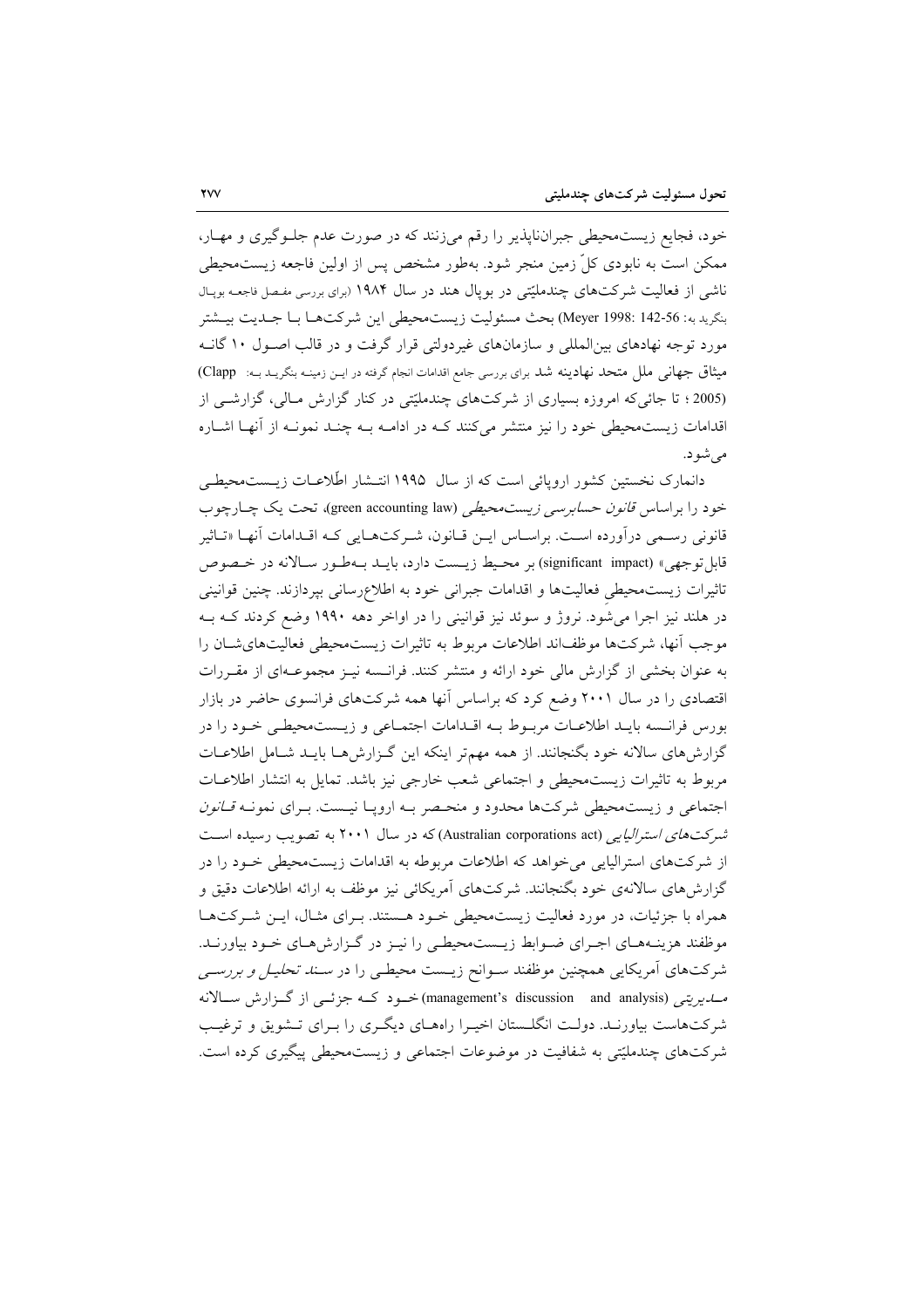قوانین مصوب سال ۲۰۰۵ در این کشور که با هدف بهروز کردن و نوسازی *قـانون شـرکتهـا* (company law) تصویب شده است، انتشار *گزارش مالی و عملیاتی س*لانه ( annual operating and financial review) را برای تمام شرکتها اجباری کرده است. اجرای این مقررات، مـدیرانی را می طلبد کـه اطلاعـات جـامع دربـاره اقـدامات حـال، گذشـته و آينـده شـركتهـا در بعـد استانداردهای زیستمحیطی و اجتماعی را تجزیه و تحلیل کنند (برای بررسی مفید در این زمینه بنکریـد . (Zerk 2006: 172-76).

مسئولت اخلاقي مبتني بر حقوق بشر '

مسئوليت اخلاقي مبتني بر حقوق بشر عميقترين لايـه مـسئوليت شـركتهـاي چنـدمليّتي است. این نحوه برداشت از مسئولیت بنگاههای اقتصادی که جنبهای هنجباری و ایجبایی دارد قائل به این است که شرکتهای چندملیّتی در قبال حقوق بـشر بـه معنـای تـامّ و تمـام کلمـه مسئوليت اخلاقي دارند (به طور كلّبي بنگريـد بـه: Business and Human Rights Centre 2007). وجــه تمایز این مسئولیت، شمولیت و فراگیری آن است. برخبی از نهادهـای بـین|لمللـی در جهـت تدوین و ضابطهمند کردن این مسئولیت گـام برداشـتهانـد. *اصـول و توصـیههـا در ارتبـاط بـا* مسسئوليت الحلاقسي و اجتهساعي شسيركت هسا از بعسه حقسوق بسشيري Principles and ) Recommendations Concerning Ethical and Social Responsibility in the Field of Human Rights 1996) كه توسط سازمان عفو بين الملل تهيه شده است از اين جملهاند. بر اين اسـاس، عفو بینالملل صرفاً وظیفه خود میداند که موارد نقض حقوق بشر در شرکتهای چندملیّتی را شفاف و صریح به اطلاع عموم برساند. عفو بین|لملل معتقد است که یک شرکت چندملیّتی بـه سه طريق مي تواند حقوق بشر را نقض كند:

۱ ـ کالاها و خدماتی عرضه کند که دیگران از آنها برای نقض حقوق بشر بهره می برند؛ ۲ \_ آگاهانه با افراد و شركتهاى ناقض حقوق بشر همكارى كند؛ ٣ ــ خودش مستقيماً مرتكب نقض حقوق بشر شود. توصیه عفو بین الملل به شرکت های چندملیّتی در ارتباط با حقوق بشر در سه سطح است:

۱ \_اين شركتها بايد اصولي خاص را در دستورالعمل هاي داخلي خود بگنجانند؛ ۲ \_ این شرکتها باید به حقوق بشر در محیطهای کاری خود احترام بگذارند؛

<sup>-</sup> در کنار نظام گزارش دهی مجزای هر شرکت، سازمان غیردولتی به نام *ابتکار گزارش دهـی جهـانی* ( Global Reporting Initiative) در آلمان تاسیس شده است که هدف آن استانداردسازی نظامهای گـزارش۵دهـی در سـطح جهـانی اسـت. بـرای اطلاعات بیشتر در این زمینه بنگرید به تارنما این سازمان به أدرس: /www.globalreporting.org/ReportsDatabase <sup>2</sup> – برای جواب به این سوال که آیا شرکتهای چندملیتی اساسا واجد مسئولیتهای اخلاقی هستند یا نــه مراجعــه کنیــد بــه: .(Lane 2005: 229-50)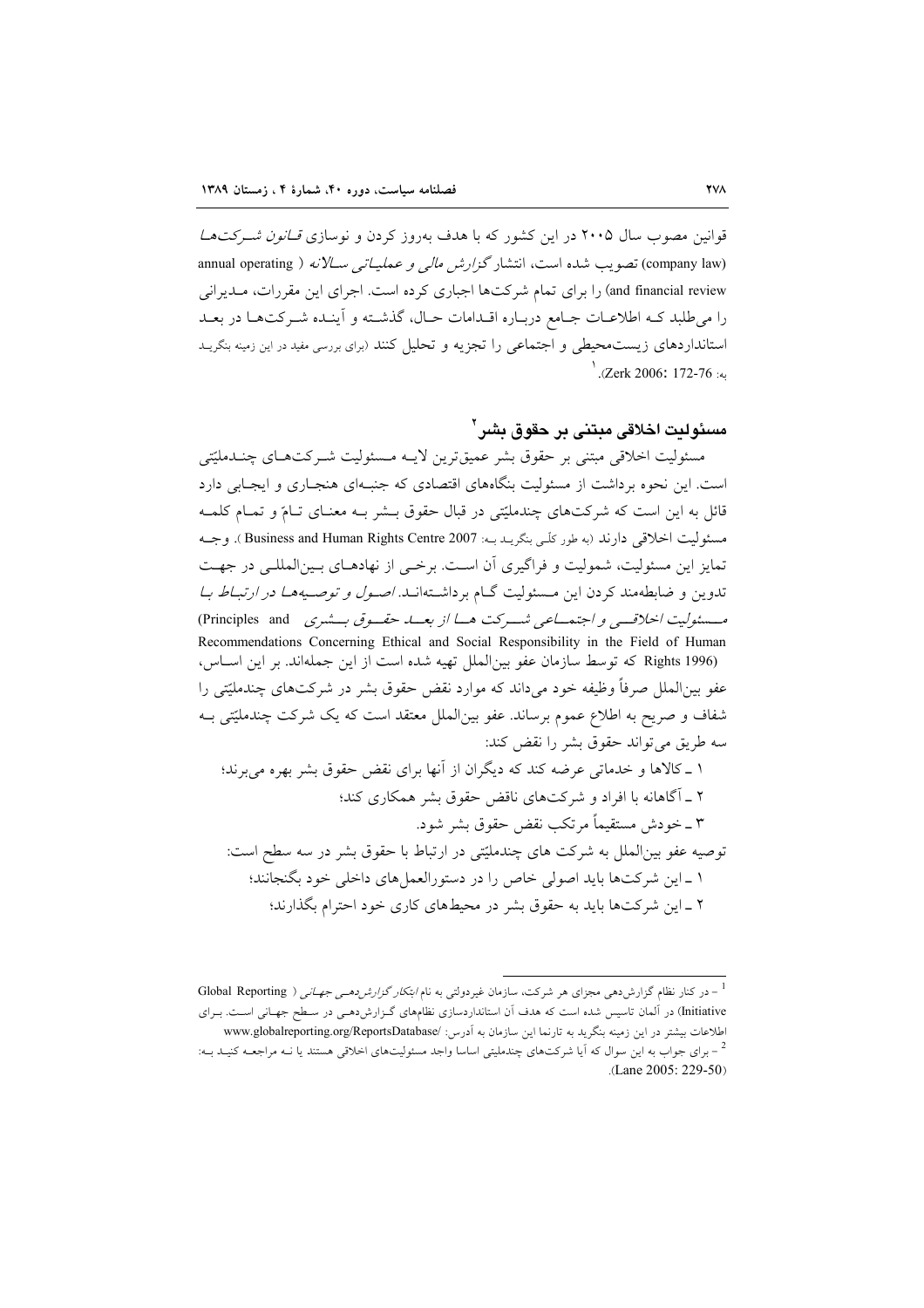۳ـ این شرکتها باید در جهت ارتقاء حقوق بشر در خارج از محـیط کـاری خــود تــلاش كنند.

این اصول از فرایند تدوین مقررات و دستورالعمل هـای داخلـی شـرکتهـا در ارتبـاط بـا حقوق بشر حمایت کرده و اصولی را برای راهنمائی شرکتها در این زمینه تدوین کرده است. از جمله مسایل مطرح در این اصول و توصیهها از این قرارند: عدم تبعیض در استخدام، امنیت افراد (شرکت هایی که دارای نیروهای انتظامی جداگانه هستند باید بر این نیروها نظارت کنند)، عدم فروش کالاها به افرادی که ناقض حقوق بشرند و از آن کالاها در نقض حقوق بــشر بهـره می برند، جلوگیری از بردهداری و کار کودکان، اختصاص زمان و ساعات کار مناسب کـه مـانع تفریح و استراحت کارگران نشود، اعطای مرخصی های لازم به آنها، حمایت غیرمستقیم از حق آموزش کارگران، عدم دخالت در کار اتحادیههای کارگری، اعطای کمک هزینـههـای داروئـی، مسکن، بیمه و …به کارگران سازمان عفو بینالملل همچنین از شرکتها مـی خواهــد کـه ایــن اصول را در محیطهای کاری خود و خارج از این محیطها تقویت و رعایت کننـد Meyer and (:Stefanova 2001. سازمان ملل متحـد همچنـین در سـال ۲۰۰۳ پـیشiویس *قواعـد نــاظر بـر* مسئولیت شرکتها*ی فراملّی و دیگ*ر بنگاههای *اقتصادی در ارتباط با حقوق بش*ر را تهیه که د و آنرا مقدمهای برای تصویب نهایی یک کنوانسیون بـینالمللـی در ایـن زمینـه قـرار داد. ایـن پیشنویس شامل تعهدات شرکتهای فراملّی در ارتباط با محیط زیست، حاکمیت ملّی، حقوق کارگران، حقوق مصرفکنندگان و وظایف کلّی شرکتهای فراملّی است. تدوین و اجرای ایــن مقررات در ابتدای راه خود قرار دارد و به بیان لایسینگر مشاور ویژه دبیر کل در امـور مربـوط به میثاق جهانی «تدوین مجموعهی قابل پذیرش و معناداری از مـسئولیتهـای حقـوق بـشری شرکتها و اجرای آنها در فعالیتهای روزمره شرکتها از طریق فرآیندهای مدیریتی وظیفـه و چالش اصلي ما در آينده است» (Leisinger 2006: 5). در ايـن بخـش از مقالـه، تحـول مفهـوم مسئولیت شرکتهـای چنـدملیّتی از بعـد گـسترش عمـودی آن و در قالـب چهـار مـسئولیت اقتصادی، اجتماعی، زیستمحیطی و اخلاقی بررسی شد که مشخص گردید مفهـوم مـسئولیت شرکتهای چندملیّتی در طول حیات ۶۰-۵۰ سـاله خـود شـاهد تحـول مـاهوی از لایـههـای سطحی مسئولیت اقتصادی و اجتماعی به لایههای عمیقتر مسئولیت زیستمحیطـی و اخلاقـی بوده است. شرکتهای چندملیّتی که زمانی تنها وظیفه خود را رشد اقتصادی تلقبی مـیکردنــد امروزه در تمام زوایای زندگی انسانها از جمله زوایای اخلاقی و فرهنگــی نقــش و در نتیجــه مسئولیت دارند. به موازات این گسترش عمودی، شاهد گسترش افقی این مفهوم نیز هستیم که در بخش بعدی به آن می پر دازیم.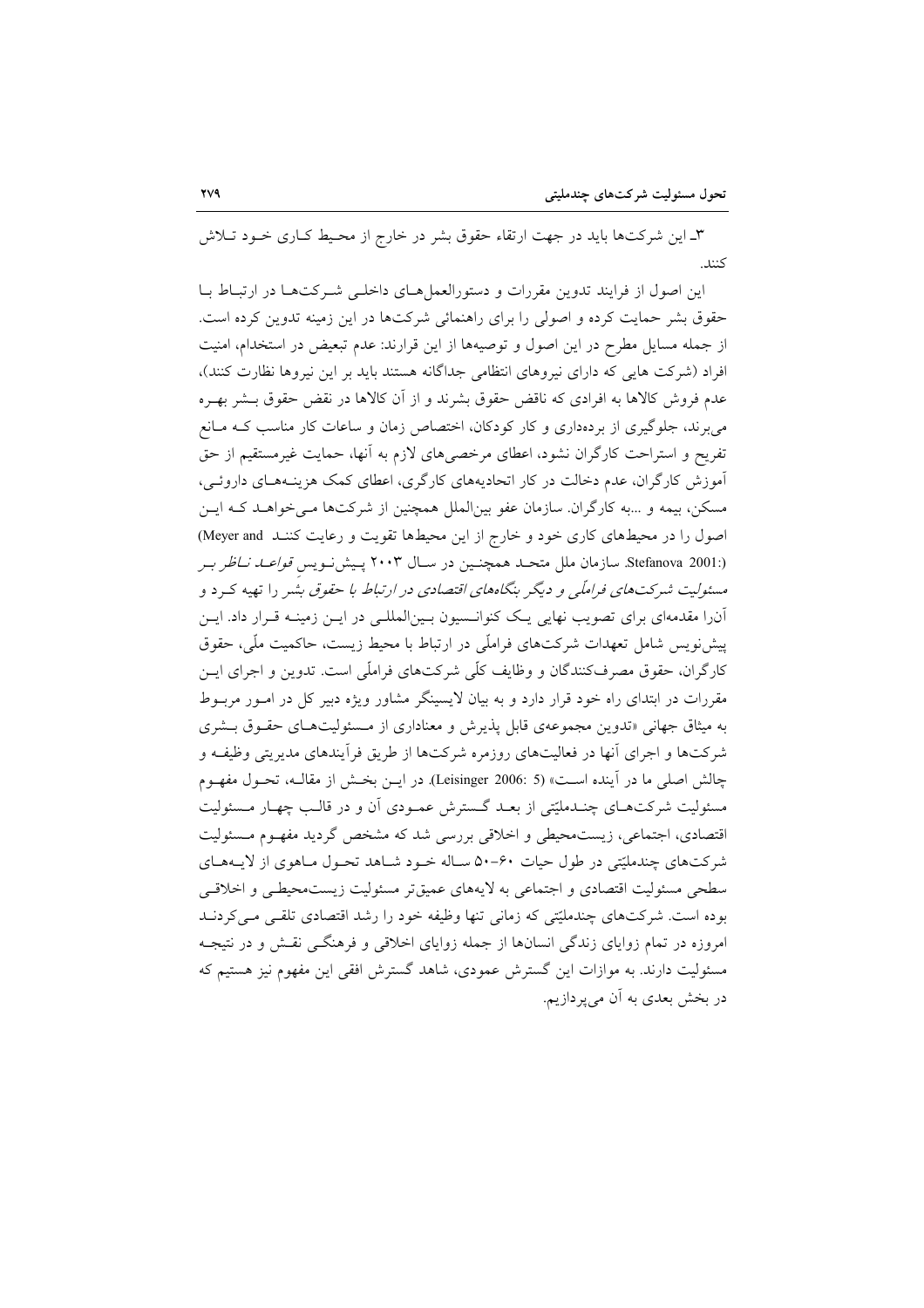كسترش افقي مسئوليت از نيروي كار تا كلّ بشريت

تا پیش از این، اعتقاد بر این بود که شرکتهای چندملیّتی صرفا در مقابل نیروی کار خــود مسئولیت دارند نه فراتر از آن. چرا که کارگران و کارفرمایان بر اساس قوانین ملّی از حقــوق و وظايف متقابل برخوردارند كه بايد به آن عمل كننـد. در ايـن نحـوه تلقـى، تبعـات و تـاثيرات اقدامات شرکتها بر جامعه و یا تکتک افراد بشر مورد بی توجهی قرار مـی گرفـت. همـین کـه شرکت می توانست بر اساس قوانین ملّی مجوز فعالیت دریافت کند و بر اساس همـان قــوانین، تکالیف حقوقی خود را در مقابل نیروی کار و پرسنل خود انجام دهد، کافی دانسته میشد. امـا امروزه این چارچوب فکری فرو ریخته است و شرکتها نه تنهـا در مقابــل نیــروی کــار خــود بلکه در مقابل جامعه و کلّ افراد بشر مسئول تلقی میشوند. چرا که نفوذ آنها در تاثیرگذاری بر کیفیت زندگی افراد بشر آنچنان گسترش یافته است که توسعه افقی مسئولیت این شرکتها را ایجاب می کند.

### مسئولیت در قبال نیروی کار

شوروی در طول جنگ سرد مدافع نیروی کار و حقوق آنها در عرصه بینالملل<sub>ی</sub> بود. *میثاق* حق*وق اقتصادی، اجتماعی و فرهنگی ۱۹۶۶* که در سال ۱۹۷۴ به اجراء درآمد تجسم عینی ایــن حمایت بود. تلاش های اولیه ناظر بر فعالیت شرکتهای چنـدملیّتی بـا الهــامگـرفتن از قــوانین سازمان بین|لمللی کار به تدوین ضوابط کاری در زمینه شرایط زندگی و دستمزد، شرایط محیط کار، حق تشکیل اجتماعات کارگری، حـق برخـورداری از بهداشـت و غیـره پرداخـت. رونـد تدوین این ضوابط و مقررات همچنان ادامه دارد تا جائی که گزارش کمیساریای عـالی حقـوق بشر ملل متحد در سال ۲۰۰۵ تعهدات شـرکتهـای چنـدملیّتی در قبـال نیـروی کـار خـود را این گونه بیان می کند: حق تشکیل اجتماعات، حق برخورداری از اسـتاندارد مناسـب زنــدگی، حق آموزش، حق بهداشت و امنيت كارى و حق داشتن حريم خصوصي (Ratner 2002: 478-8). مسئولیت در قبال نیروی کار کامل ترین، نهادینهشدهترین و قابل،قبولترین مـسئولیت اجتمـاعی شرکتهای چندملیّتی است. بهطوری که اکثر شرکتها در ایــن زمینــه اقــدامات مفیــد و مــوثر انجام دادهاند. مثلاً شرکتهایی چون *نایکی و ربوک برای بهبود تصویرشان نزد افکار عمـومی*، زمینه کاری مناسب تری را برای نیروی کار خود فراهم کردهانـد (Meyer and Stefanova 2001). شرکت یہ یے در «گزارش پایداری سال ۲۰۰۳» ( BP's 2003 sustainability report) خــود آورده است: «ما به عنوان یک بنگاه اقتصادی جهانی، نسبت به احترام و حمایت از حقوق بشر بـسیار حساسیم. هدف ما اطمینان از این مسئله است که در مقابل حقوق کارمندان و مقاطعهکاران مان مسئولانه عمل كنيم» (Zerk 2006: 42) بنابراين شركتهاي چندمليّتي در نزديكترين حلقـه بـه خود ابتدا در مقابل نیروی کار خود مسئولیت دارند. طبعاً در این تلقی سنتی، جامعه میزبان ک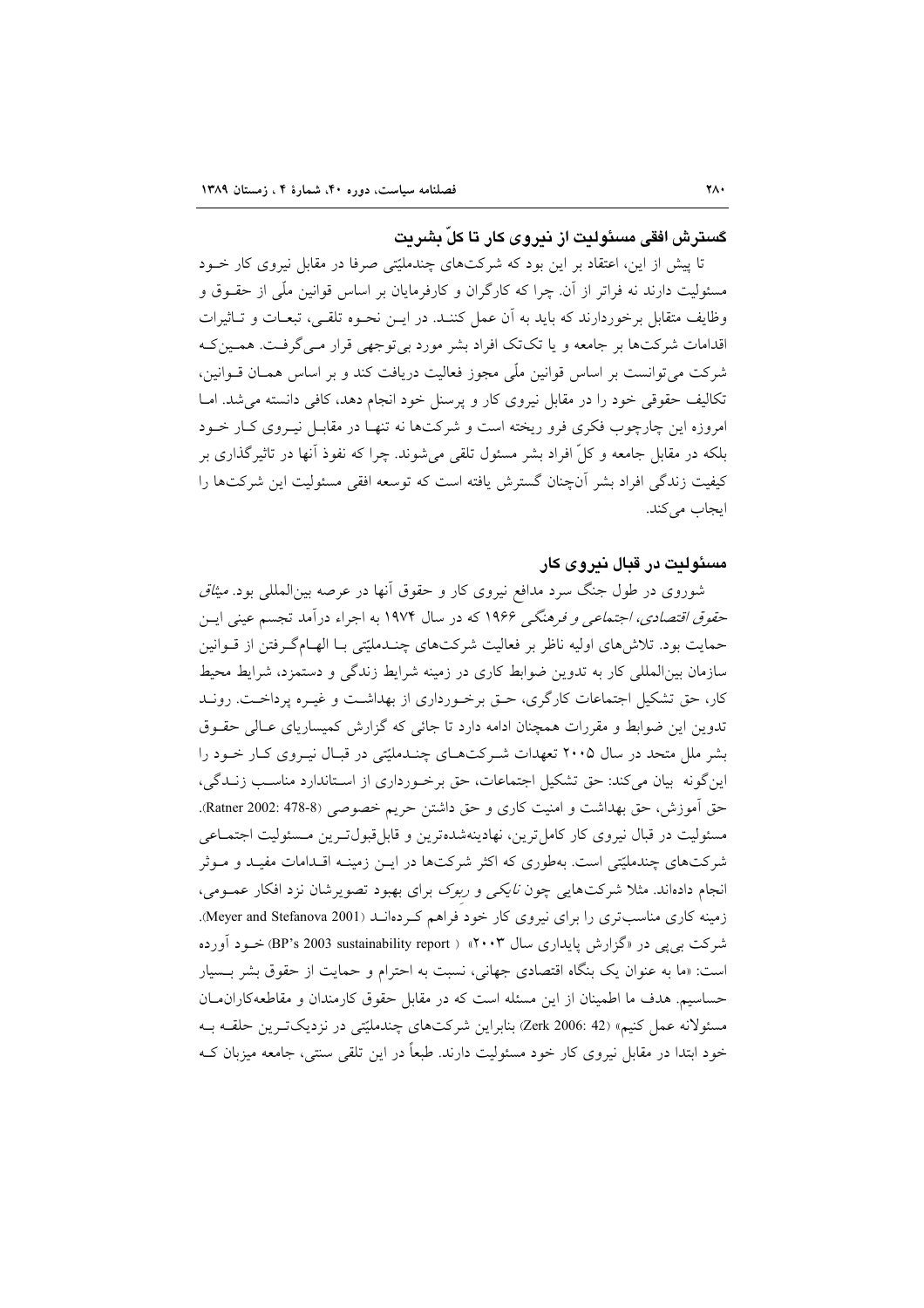شرکتها در آن مشغول به کار هستند یا افراد و گروههـای ذینفـع دیگـری کـه ممکـن اسـت تحت تاثير فعاليت أنها باشند جايگاهي ندارند.

## مسئوليت در قبال جامعه

مفهوم مسئولیت در گسترش افقی خود به حلقه بعــدی از حلقــههــای نفــوذ شــرکتهــای چندملیّتی میرسد. در این تلقی جدید از مفهوم مسئولیت، شرکتهـای چنـدملیّتی نــه تنهـا در مقابل نیروی کار خود به عنوان نزدیکترین افراد بلکه در مقابل کلّ جامعه، افراد و گـروههـای ذي نفوذ آن مسئوليت دارند. به عبارت ديگر، شركتهاي چنـدمليّتي در بـستر كـلان اقتـصادي، اجتماعي، سياسي و فرهنگي يک جامعه به فعاليت مي پردازند و در نتيجه بايد در مقابـل مـردم این جوامع پاسخگو باشند. ظهور «نگرانیهای مردمهحور» (people-center) در ارتباط با فعالیت شرکتهای چندملیّتی یا «منازعه سیاسی جدید بین مردم و شرکتها» حـاکی از همـین تحـول مفهومی است (7-3 .Zerk 2006). به همین دلیل است که بــسیاری از فعـالان حقـوق بــشری بــه دنبال این هستند که مسئولیتپذیری شرکتهای چندملیّتی در قبـال نقـض حقـوق بـشر را در چارچوب قوانین ملّی تعریف کنند. مهمترین این قوانین ملّی قانون ATCA در آمریکاست کـه پروندههای متعدد نقــض حقــوق بـــشر توســط شــرکت هــای چنــدملیّتی در چــارچوب اَن در دادگـاههـای ایـالات متحـده آمریکـا مطـرح شـده اسـت (Zerk 2006: 42-44; Pinkney 2005). شرکتهای چندملیّتی نیز این واقعیت را پذیرفتهانـد کـه بایـد نـسبت بـه سرنوشـت و منزلـت جامعهای که در آن فعالیت میکنند حساس باشند. در تارنما رسمی شـرکت ریـو تینتـو آمـده است: «ما درصدد کسب اطمینان از این مسئله هستیم که حضور شرکت ما روابط مناسب بـا جامعــه را تقویت می کند و از تضاد و درگیری جلوگیری بهعمل می آورد. شرکت ریو تینتو منزلت، رفاه و حقــوق کارمندان، خانوادهها، جوامع محلی و دیگر گروههایی که تحت تـاثیر اقـدامات آن قـرار دارد را مـورد احترام و حمایت خود خواهد داشت. هر جا حقوق این افراد مورد تهدید قـرار بگیـرد، اسـتانداردهای بینالمللی را رعایت خواهیم کرد و از موارد نقض حقوق بــشر جلــوگیری بــهعمــل خــواهیم أورد. مــا اطمینان داریم که تجهیزات و تاسیسات شرکت ما در نقض حقوق آنها مورد سوءاستفاده قرار نخواهنـد گر فت» (Zerk 2006: 42) .

امروزه فراتر از مسئولیت در قبال جامعه، از مسئولیت در قبال کلِّ افراد بشری سـخن گفتــه می شود که بنیان مفهوم مسئولیت شرکتهای چندملیّتی را دچار تحـول افقـی کـرده و موجـب گسترش اَن در عرصه گیتی گردیده است.

# مسئوليت در قبال کلّ افراد پشری

مفهوم مسئولیت شرکتهای چندملیّتی در آخرین مرحله از گسترش افقی خود شامل کلّ افـراد بشری می شود. مسئولیت در قبال کلّ افراد بشری گویای این واقعیت ملموس است که امـروزه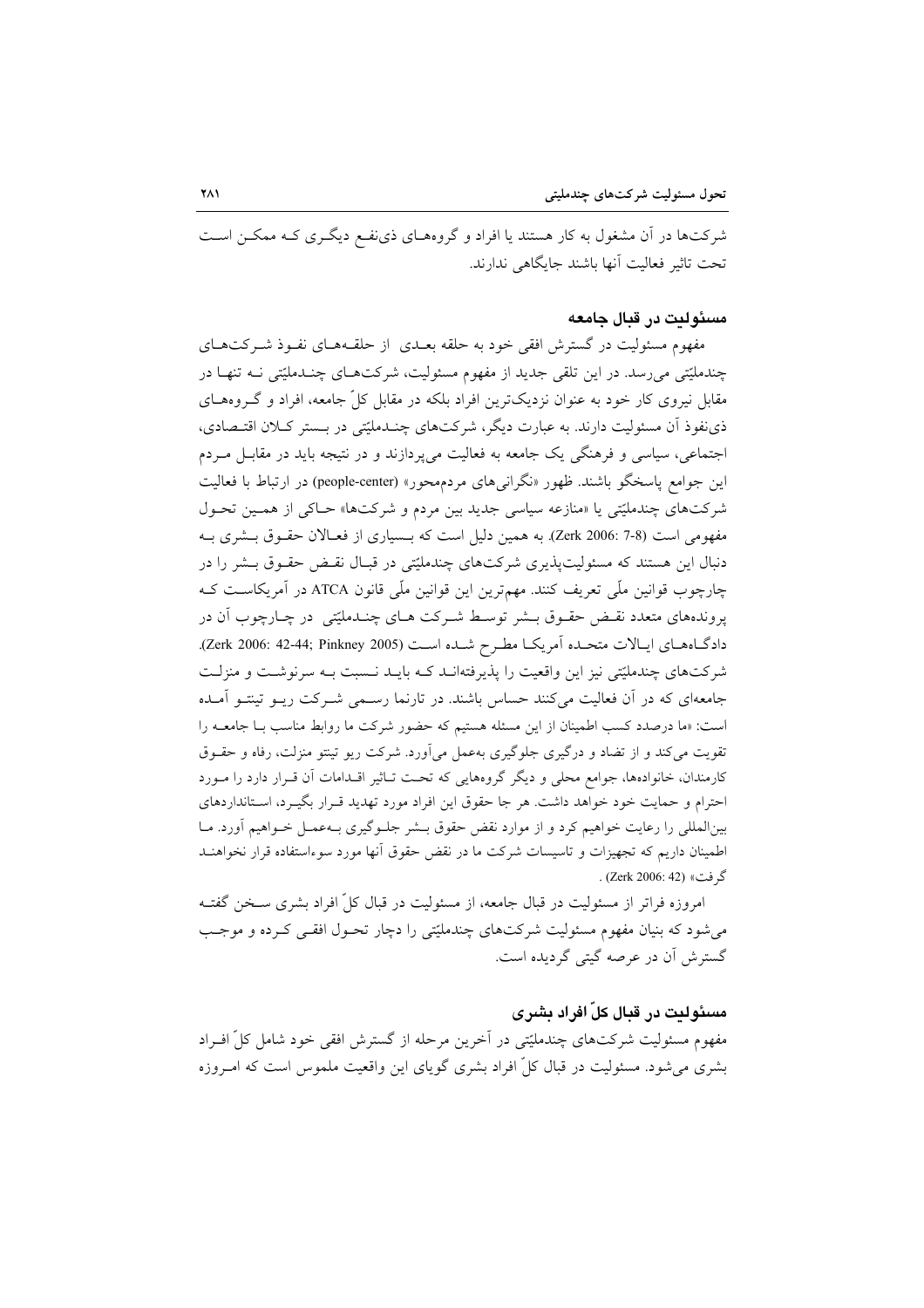گستره نفوذ و تاثیر گذاری شرکتهای چنــدملیّتی فراتـر از نیــروی کــار، جامعــه و گــروههــای اجتماعی ذی نفوذ، شامل کلِّ افراد بشری است؛ گو اینکـه شـرکتهـای چنـدملیّتی در بــستری واحد و یکیارچه از تعاملات بشری در عرصه جهانی به کنشگری میپردازنـد و تـصمیمات و اقدامات آنها تاثیری فراگیر برای همه بشریت دارد. گستره نفوذ جهانی شرکتهـای چنــدملیّتی، امکان نظری تشکیل رژیم جهانی ناظر بر مسئولیتهای حقوق بشری شرکتهای چنـدملیّتی را فراهم کرده است. چرا که شرکتهای چندملیّتی از چنـان توانمنـدی و تاثیرگـذاری بـر حیـات انسانها در عرصه جهانی برخوردار شدهاند که از توانایی و نفوذ بسیاری از دولتها فراتر رفته است. بنابراین، لازم است تحت نظارت رژیمهای بینالمللی قرار گیرند (برای بررسی جامع با رویکرد حقوقي در اين زمينه بنگريد بــه: Ratner 2002. رژيم جهانبي ناظر بر فعاليت شركتهــاي چنـــدمليّتي در مراحل ابتدائی تشکیل خود قرار دارد. *پیش نویس قواعد ناظر بـر مسئولیتهـای شـرکتهـای فراملّی و دیگر بنگاههای اقتصادی* که توسط سازمان ملل متحد تهیه و برای ارزیابی اولیه منتشر شده است، نخستین گام در این زمینه به شمار می آید. کمی*سیون فرعی ملل متحد برای ترویج و* حم*ایت از حقوق بشر* نیز در سال ۲۰۰۰ مجموعه ضوابطی را برای هدایت فعالیت شرکتهای فراملّي تدوين كرده است (UN Charter-based Literature Database 2002). اين قواعد حق*وق نرم* نامیده می شوند که رفتهرفته به شکل رویههـای جهـانشـمول درآمـده و در قالـب رژیــمهـای بینالمللی به *حقوق سخت* تبدیل می شوند. اقدام ابتکاری دیگر ایجاد *نمایندگی ویژه دبیـر کـل* برای کسب و کار و حقوق بشر Secretary-General for Business Special Representative of the) (Secretary-General for (and Human Rights است که وظیفه دارد امکان تعامل و تبـادل نظـر سـازمان یافتـه و سـازنده ی دولتها، شركتهاي فراملّي، سازمانهاي غيردولتي، طرفـداران محـيط زيـست و جنـبش هـاي حقوق بشری را در این چارچوب نهـادی جدیـد فـراهم کنـد و جنبـههـای حقـوق بـشری و زیستمحیطی فعالیت شرکت های فراملّی را در کانون توجه جهانیـان قـرار دهـد و در جهـت تـدوين اسـتانداردها و مقـرراتِ راهنمـاي عمـل شـركتهـاي فراملّـي اقـدام كنـد. مـسئوليت شرکتهای چندملیّتی بر اساس حوزههای مختلف تاثیرگذاری در شکل صفحه آخر نــشان داده شده است.

كسترش افقي و عمودي مسئوليت: ميثاق جهاني ملل متحد

می*ثاق جهانبی ملل متحد (*UN Global Compact) جامع ترین سند جهانبی تــا بــه امــروز اســت کــه حاوی اصول ۱۰ گانه حاکم بر فعالیت شرکتهای چندملیّتی است. این سـند بـه لحـاظ عمـق مسئولیت، شامل حقوق بشر بینالمللی، حقوق اجتماعی نیروی کار و بـه ویـژه مـسئولیتهـای زیستمحیطی شرکتهای چندملیّتی است. به لحاظ گستره شمولیت نیز حاوی مسئولیتهـای شرکتهای چندملیّتی در قبال کلّ افراد بشری است.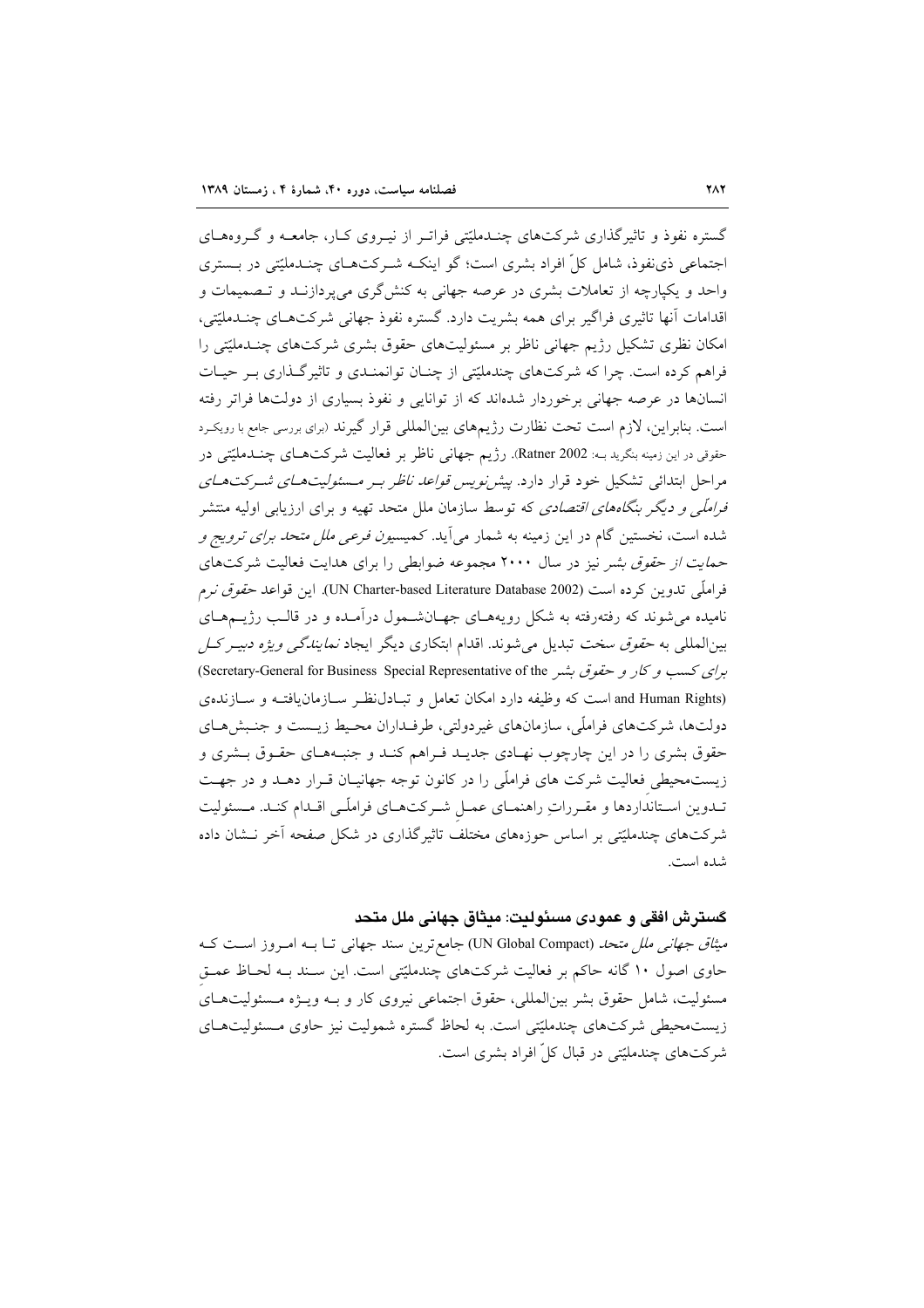اصول ۱۰ گانه میثاق جهانی که شرکتهای فراملّی باید بر اساس آن عمل کنند، از سه سند مهم بين|لمللي استخراج شده است .اين اسناد عبارت|ند از: اعلاميه جهاني حقوق بشر، اعلاميـه اصول و حقوق بنیادین کار سازمان بین|لمللی کار و اعلامیه محیط زیست و توسـعه ریــو. ایــن اصول ۱۰ گانه بدین شرح هستند:

- حمايت و احترام به پاسداري از حقوق بشر پذيرفتهشده بين المللي؛  $\left( \begin{array}{c} \lambda \\ \lambda \end{array} \right)$ 
	- عدم مشاركت در نقض حقوق بشر؛  $(\mathbf{y})$
- آزادی تشکیل اجتماعات و شناسایی موثر حق چانهزنی جمعی کارگران؛  $(\tau$ 
	- لغو تمام اشكال كار اجباري و الزامي؛  $($ ۴
		- لغو موثر کار کودکان؛  $\omega$
		- لغو تبعيض در استخدام و اشتغال؛  $(\epsilon$
	- رویکرد پیشگیرانه به چالش های زیست محیطی؛  $(V)$
	- ابر عهده گرفتن مسئولیت بیشتر در رابطه با محیط زیست ؛  $(\wedge$
	- حمايت از توسعه و اشاعه تكنولوژيهاي غير مخرّب زيست.حيطي؛  $(\mathcal{A})$ 
		- ۱۰) مبارزه با تمام اشکال فساد شامل اخاذی و ارتشاء.

این اصول ۱۰ گانه، رویههای مطلوب و پذیرفتهشده جهانی هستند که از شرکتها انتظار میرود آنها را در حوزههای مربوطه رعایت کنند. هدف این اصول که از حمایت سـازمان ملــل متحد برخوردار است، توسعه مـسئوليت اجتمـاعي شـركتهـا در سـطح جهـان و شـهروندي مطلوب آنهاست (2005 Whitehouse 2003: 299; Clapp). ميثاق جهاني از جهات مختلـف مـورد انتقاد و یا تائید قرار گرفته است. دیدگاه تائیدآمیز امثال راگ<sub>ی</sub> معتقد اسـت کـه «میثـاق جهـانی جدای از اینکه طرح ابتکاری سازمان ملل متحد برای تغییر رفتار شرکتهاست، تجربهای است از طراحی اشکال اساسا نوینی از حکمرانی جهانی» (Maniruzzman 2005). مری رابینسون معتقد است میثاق جهانی چیزی نیست جز ترغیب شرکتها به تنظیم فعالیت خود، رعایت اخلاق و حمایت از استانداردهای حقوق بشری و زیستهحیطی، به جای رعایت ضوابط الزامی حقوقی. او تردید دارد که این ضوابط اخلاقی بهطور کامل و موثر به اجرا درآید و به همین علت بر این باور است که جهان به سمت تدوین نظام حقوقی برای پاسخگویی شرکتها در قبـال تـاثیرات حقوق بشری و زیست ِ محیطی اقداماتشان حرکت خواهد کرد. او در نهایـت بـه ایـن نتیجـه می رسد که «دقّت و انسجام یک رژیم حقوقی، منجر به تقویت بنیانهای ارزشــی جهــانی شــدن اخلاقی خواهد شد» ( Rabinson 2002). لایسینگر مشاور ویژه دبیر کل در امور مربوط به میثـاق جهانی، میثاق جهانی را نوعی چ*ارچوب ارجاع (*reference framework) می دانـد کـه دو هـدف اشاعهی اصول دهگانه در فعالیتهای اقتصادی در سراسر جهان و حمایت از اهداف ملل متحد را دنبال می کند. به نظر او ایدهی اصلی میثاق جهانی این است که شرکتهای فراملّـی نــه تنهـا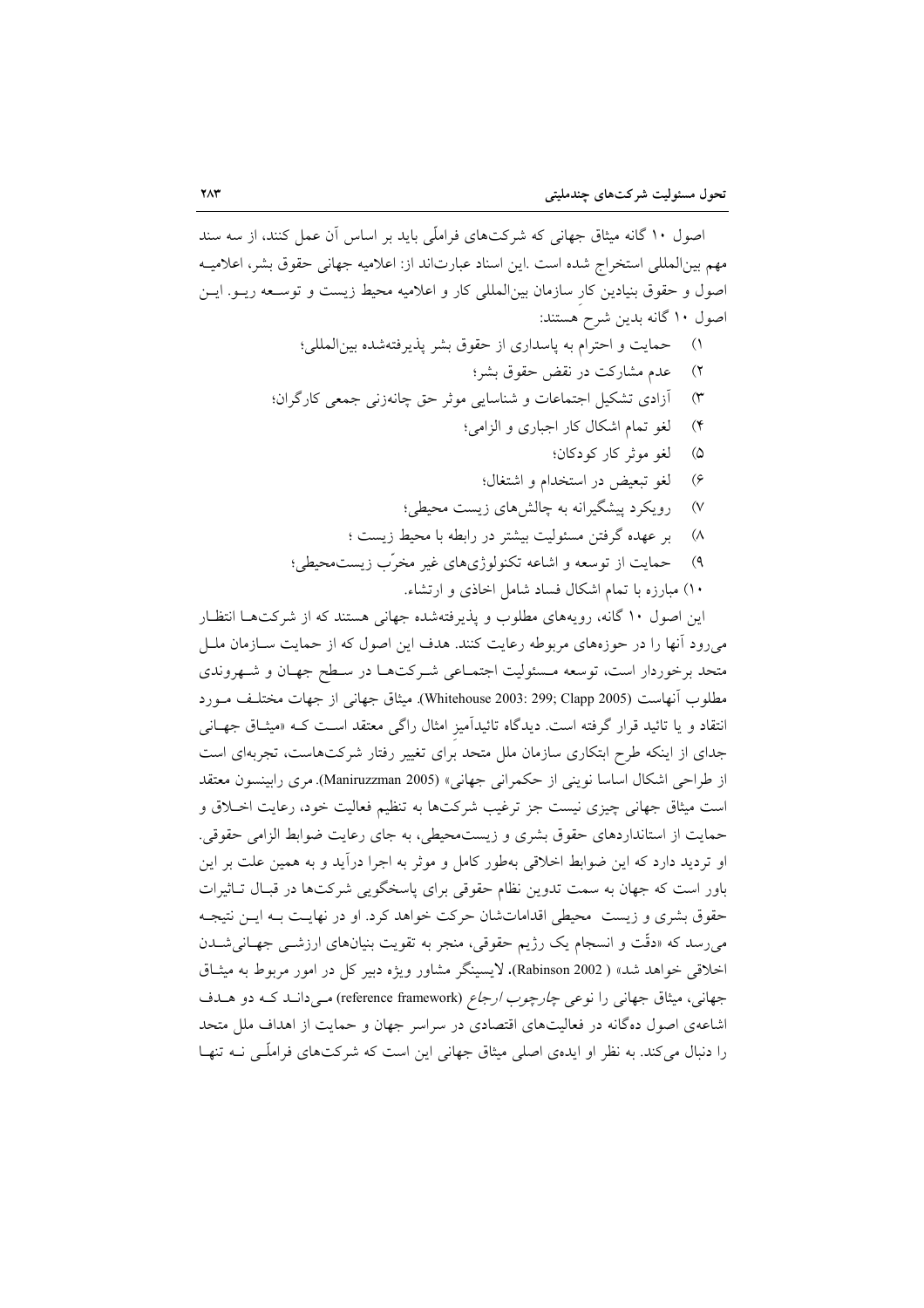باید *حداقل اخلاقی* (ethical minimum) را در ارتباط با شرایط کاری، حفاظت از محیط زیــست و مبارزه با فساد رعایت کنند بلکه باید در حوزهی نفوذ خود ۲ اصل زیر را رعایت کنند: ١- احترام و حمايت از حقوق بشر؛

۲– اطمینان از اینکه در نقض حقوق بشر همکاری و مشارکتی ندارند (Leisinger 2006: 7). میثاق جهانی ملل متحد فراهمکنندهی بنیانی برای گفتگوی *ســاختاری* (structured dialogue) بین سازمان ملل متحد، ارباب اقتصاد، کـارگران و جامعــه مــدنی در رابطــه بــا بهبــود عملکــرد شرکتها در محیط و عرصهی اجتماعی است. این میثاق ماهیت شهروندی جهانی شرکتها را نشان میدهد و فرصت گفتگوی متمرکز، هدفمند، سازنده و میانجی گرانه را فراهم میکند. ولی فاقد سازوکارهای نظارتی است (980 :903 :003). با وجود این، نمونهای است از گسترش همزمان افقی و عمودی مسئولیت شرکتهای چندملیّتی.

#### نتىحە

سوال اصلی این مقاله این بود که مسئولیت شرکتهای چندملیّتی به موازات گسترش دامنـه و افزایش عمق تاثیر گذاری آنها چه تحولی را از سر گذارنده است. در بخش اول مقالــه تحــول عمـودي مـسئوليت شـركتهـاي چنـدمليّتي و در قالـب أن، مـسئوليت اقتـصادي، اجتمـاعي، زیستمحیطی و اخلاقی این شرکتها بررسی شد. سپس به تحول افقی مسئولیت و بر اسـاس آن مسئولیت شرکتها در قبال نیروی کار جامعه و کلِّ افراد بشری پرداختیم و در نهایت میثاق جهانی ملل متحد را به عنوان نماد گسترش افقی و عمودی مسئولیت شرکتها مـورد بررسـی قرار دادیم. از مطالب بالا می توان به این جمع بندی کلّی رسید که در کنار گسترش دامنه و نفوذ فعالیت شرکتهای چندملیّتی مسئولیت آنها نیز در ابعاد مختلف گسترش یافتـه اسـت. اگرچــه ضوابط ناظر بر فعالیت این شرکتها در برخی موارد همچنان غیرالزامی و داوطلبانه هستند امـا امید میرود با مشارکت همه طرفهای ذی نفع یعنی طرفداران حقوق بـشر، حقـوق کـارگران، حقوق مصرف كنندگان، محيط زيست و نيز نماينـدگان شـركتهـا، دولـتهـا و سـازمانهـاي بین|لمللی رژیم بین|لمللی ناظر بر فعالیت شرکتهای چندملیّتی تدوین شده و به اجراء درآید.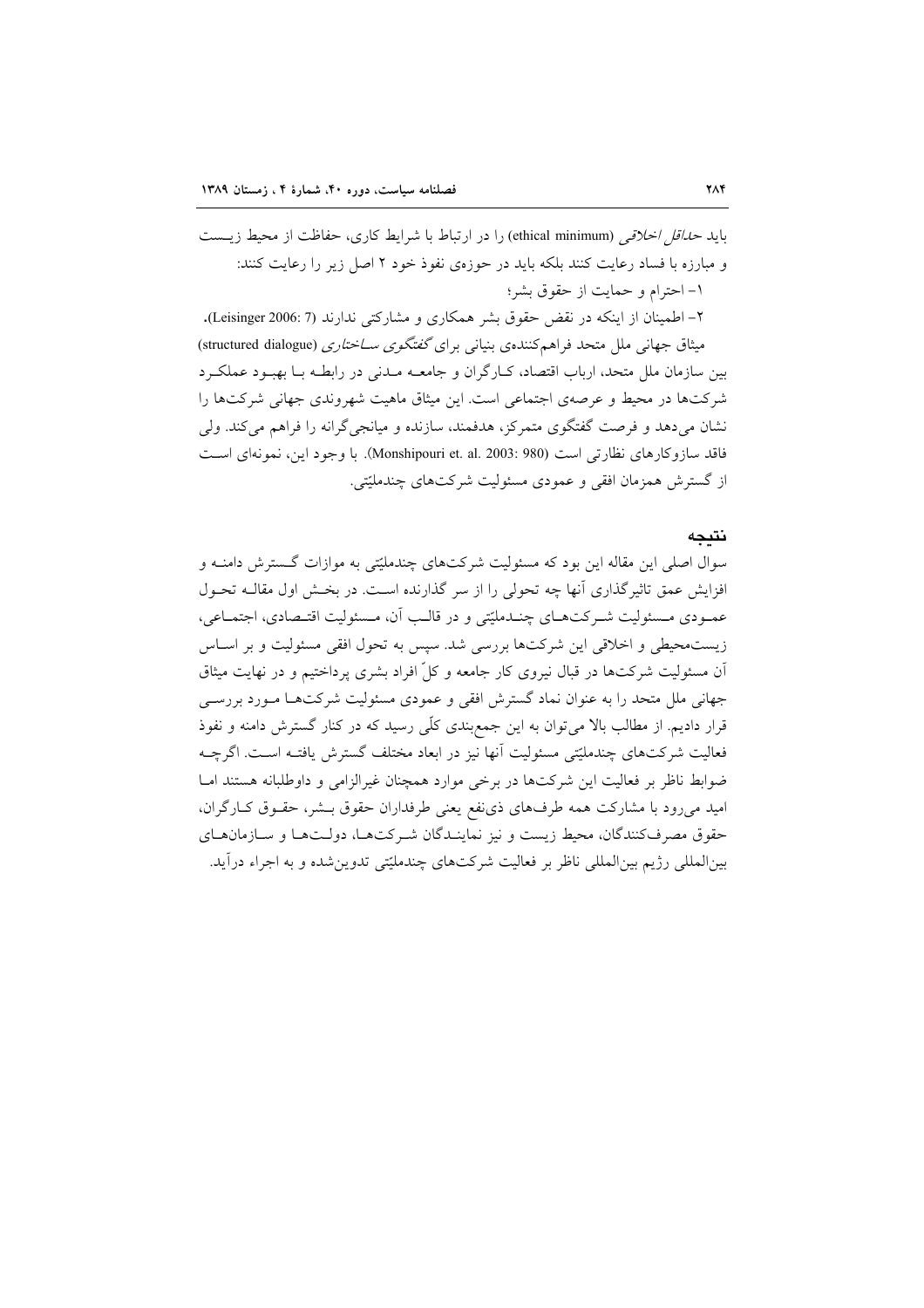

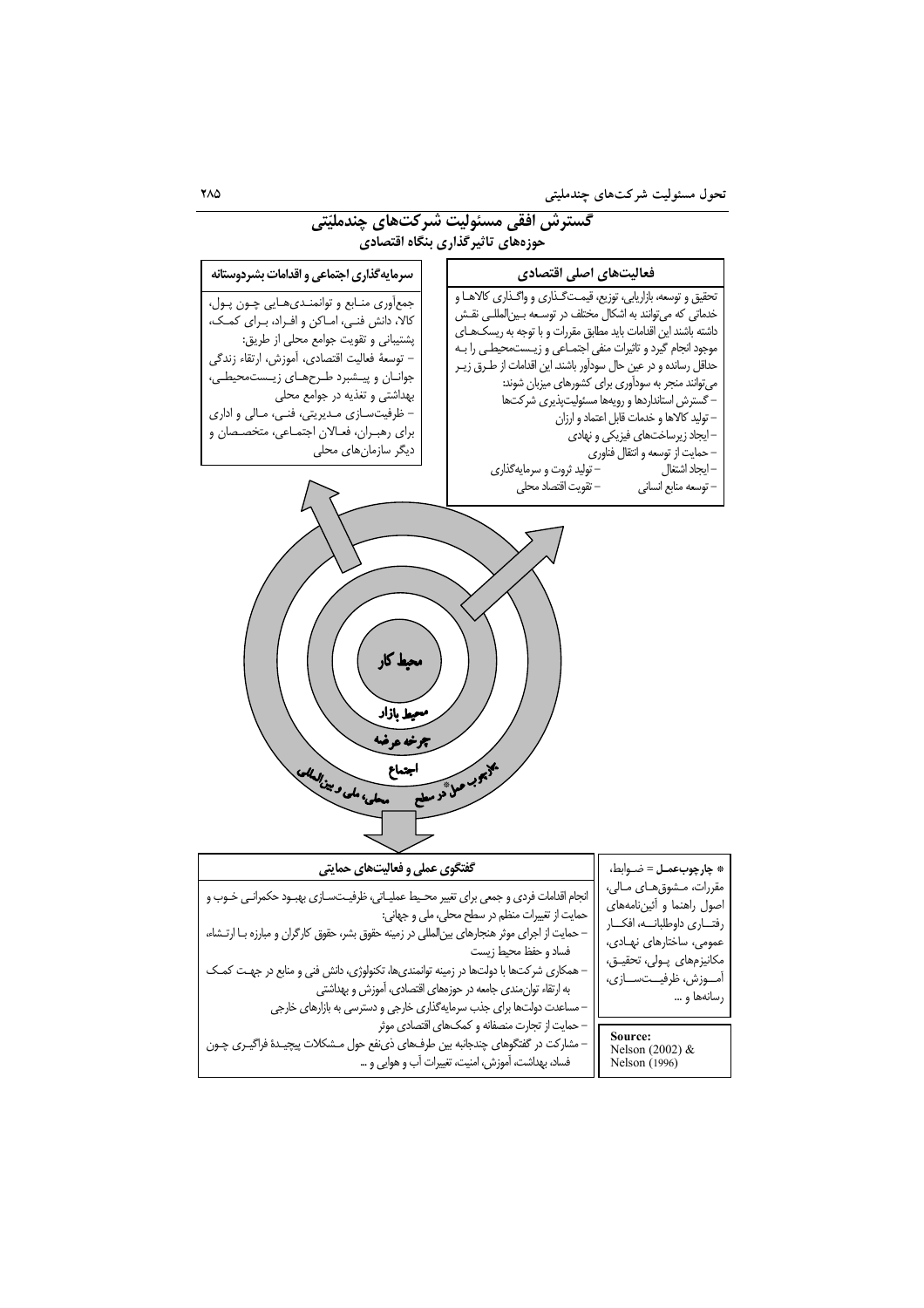م**ن**ابع و مآخذ:

- 1.Business and Human Rights Center (2007) available at: **http://www.businesshumanrights. org/categories/issues/other/housing.**
- 2.Clapp, Jennifer (2005) "Global Environmental Governance for Corporate Responsibility and Accountability." **Global Environment Politics**, Vol. 5, No. 3.
- 3.Desjardins, Joseph R. and John J. McCall (1990) **Contemporary Issues in Business Ethics.** California: Wadsworth Publishing Company, eds.
- 4.Dommen, Caroline (2002) "Raising Human Rights Concerns in the World Trade Organization: Actors, Processes and Possible Strategies." **Human Rights Quarterly**, Vol. 24.
- 5.Friedman, Milton (1990) "**The Social Responsibility of Business Is to Increase Its Profits."** In Desjardins, Joseph R. and John J. McCall**, Contemporary Issues in Business Ethics.** California: Wadsworth Publishing Company, eds.
- 6.Lane, Melissa (2005) "The Moral Dimension of Corporate Accountability." in Andrew Kuper, **Global Responsibilities: Who Must Deliver on Human Rights?** New York: Routledge, ed.
- 7.Leisinger, Klaus M. (2006)"on Corporate Responsibility for Human Rights.", available at **www.novartisfoundation.org**
- 8.Maniruzzaman A.F.M . (2004) "Global Governance, International Political Economy and the Global Legal Order – The Challenge Ahead." **Manchester Journal of International Economic Law**, Vol. 1, No. 4.
- 9.Meyer*,* William (1998) **Human rights and International Political Economy in the Third World Nations: Multinational Corporations , Foreign Aid and Repression**. New York: McMillan.
- 10.Meyer, William H. and Boyka Stefanova (2001) "Human Rights ,The UN Global Compact and Global Governance." **Cornell International Journal of Law**,Vol.34, No.501.
- 11.Monshipouri, Mahmood ,Claude E. Welch, Jr. and Evan T. Kennedy(2003) "**Multinational Corporations and the Ethics of Global Responsibility: Problems and Possibilities**." Human Rights Quarterly, Vol. 25.
- 12.Nelson, Jane (1996) "**Business as partners in International Business Leaders Forum.**" UNDP and World Bank Publication.
- 13.Nelson, Jane (2002) "**Building partnership: United Nations and International Business Leaders Forum.**" UNDP and World Bank Publication.
- 14.O'Brien, Robert and Marc Williams (2004) **Global Political Economy : Evolution and Dynamics.** New York : Palgrave McMillan.
- 15.Pinkney, Susan (2005) "**Multinational Corporation, Corporate Social Responsibility and Conflict**." available at www.globalpolicy.org.
- 16.Rabinson, Mary (2002) "**Ethics, Human Rights and Globalization**.", lecture presented at the University of Tubingen, Gemany, Monday, 21, January 2002. available at: www.weltethos.org/pdf\_dat/rob\_eng.pdf.
- 17.Ratner, Steven (2002) "Corporations and Human Rights : A Theory of Legal Responsibility." **Yale Law journal** ,Vol.111, No.443 available at www.heinonline.org.
- 18.Ruggie, John Gerald (2004) " **Reconstructing the Global Public Domain: Issues, Actors and Practices**." The Kennedy School of Government: Corporate Social Responsibility Initiative, Working Paper No. 6, (December 2004), Available at